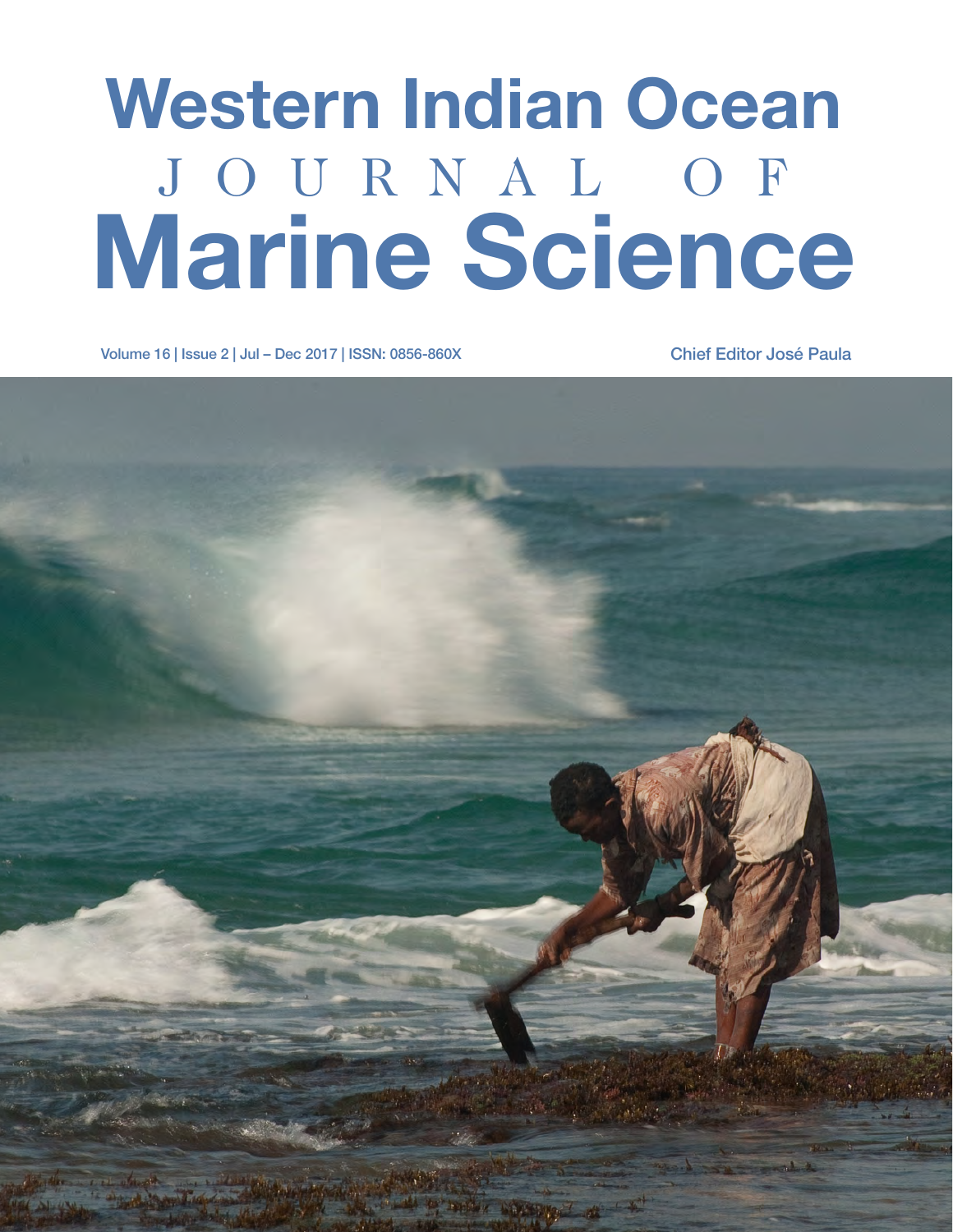## Western Indian Ocean J O U R N A L O F Marine Science

Chief Editor José Paula | Faculty of Sciences of University of Lisbon, Portugal

### Copy Editor Timothy Andrew

## Editorial Board

Serge ANDREFOUËT France Ranjeet BHAGOOLI Mauritius Salomão BANDEIRA Mozambique Betsy Anne BEYMER-FARRIS USA/Norway Jared BOSIRE Kenya Atanásio BRITO Mozambique Louis CELLIERS South Africa Pascale CHABANET Reunion (France)

#### Lena GIPPERTH Sweden

Johan GROENEVELD South Africa

Issufo HALO South Africa/Mozambique

Christina HICKS Australia/UK

Johnson KITHEKA Kenya

Kassim KULINDWA Tanzania

Thierry LAVITRA Madagascar

Blandina LUGENDO Tanzania

Joseph MAINA Australia

Aviti MMOCHI Tanzania

Nyawira MUTHIGA Kenya

Brent NEWMAN South Africa

Jan ROBINSON **Sevcheles** 

Sérgio ROSENDO Portugal

Melita SAMOILYS Kenya

Max TROELL Sweden

## Published biannually

Aims and scope: The *Western Indian Ocean Journal of Marine Science* provides an avenue for the wide dissemination of high quality research generated in the Western Indian Ocean (WIO) region, in particular on the sustainable use of coastal and marine resources. This is central to the goal of supporting and promoting sustainable coastal development in the region, as well as contributing to the global base of marine science. The journal publishes original research articles dealing with all aspects of marine science and coastal management. Topics include, but are not limited to: theoretical studies, oceanography, marine biology and ecology, fisheries, recovery and restoration processes, legal and institutional frameworks, and interactions/relationships between humans and the coastal and marine environment. In addition, *Western Indian Ocean Journal of Marine Science* features state-of-the-art review articles and short communications. The journal will, from time to time, consist of special issues on major events or important thematic issues. Submitted articles are subjected to standard peer-review prior to publication.

Manuscript submissions should be preferably made via the African Journals Online (AJOL) submission platform (http://www.ajol.info/index.php/wiojms/about/submissions). Any queries and further editorial correspondence should be sent by e-mail to the Chief Editor, wiojms@fc.ul.pt. Details concerning the preparation and submission of articles can be found in each issue and at http://www.wiomsa.org/wio-journal-of-marinescience/ and AJOL site.

Disclaimer: Statements in the Journal reflect the views of the authors, and not necessarily those of WIOMSA, the editors or publisher.

Copyright © 2017 —Western Indian Ocean Marine Science Association (WIOMSA) No part of this publication may be reproduced, stored in a retrieval system or transmitted in any form or by any means without permission in writing from the copyright holder. **ISSN 0856-860X**

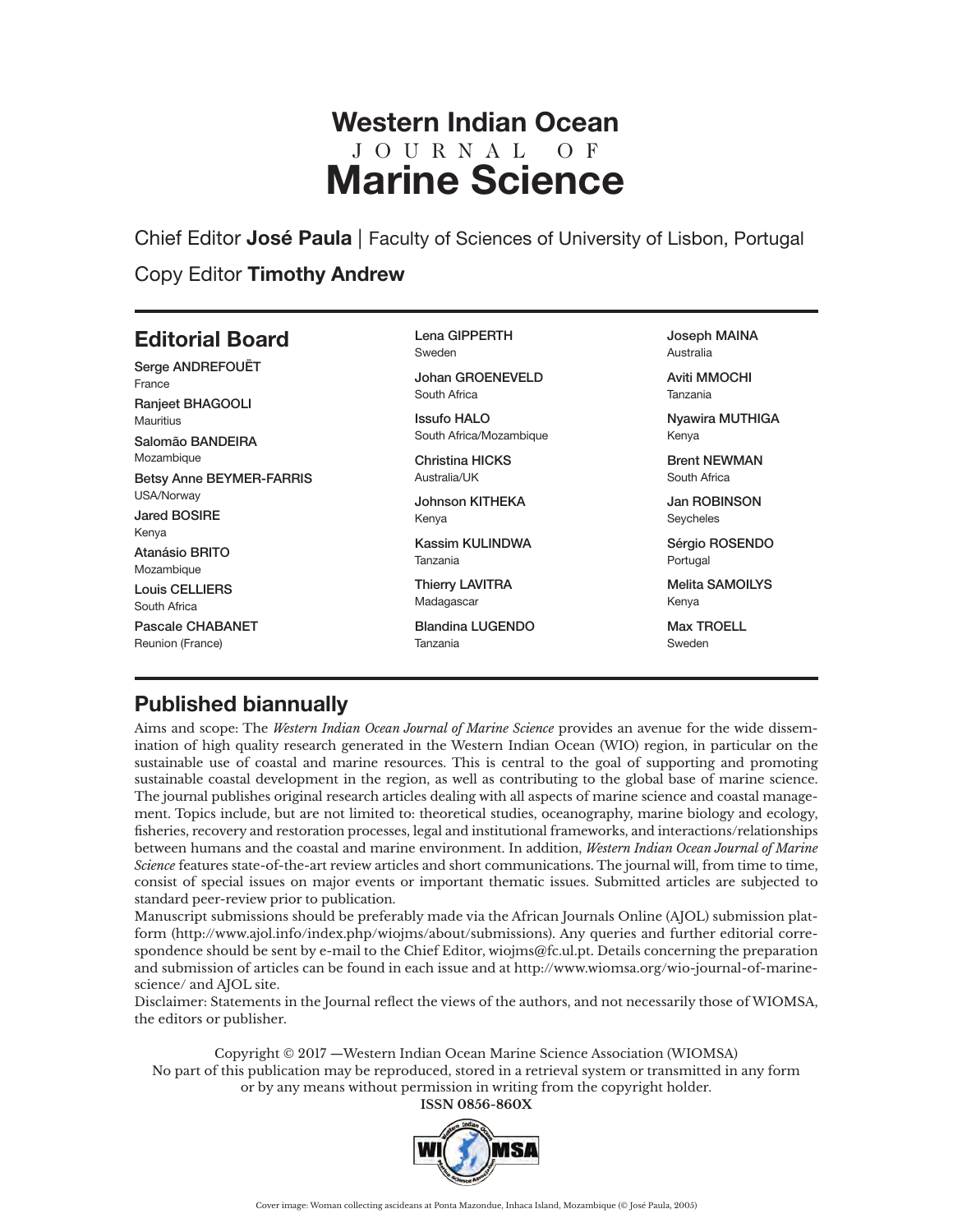# Long-term changes in seagrass coverage and potential links to climate-related factors: the case of Inhambane Bay, southern Mozambique

Manuela Amone-Mabuto1\*, Salomão Bandeira<sup>1</sup>, Armindo da Silva<sup>1,2</sup>

<sup>1</sup> Department of Biological Sciences, Eduardo Mondlane University P.O. Box 257, Maputo, Mozambique

<sup>2</sup> Bazaruto Center for Scientific Studies, Benguerra Island, Mozambique

\* Corresponding author: manuelaamone@gmail.com

#### Abstract

Changes in seagrass coverage in Inhambane Bay (southern Mozambique) from 1992 to 2013 were assessed using SPOT 5 and Landsat imagery mapping methods with support of extensive groundtruthing. Over a 21-year period, the total seagrass area was reduced from 12,076 ha to 6,199 ha (51% of the original area). 2001 was the year when seagrass occupied the smallest area in Inhambane Bay with 5,641 ha, apparently related to the impacts of tropical Cyclone Eline with winds of around 200 km/h, and lasting for 29 days with widespread damage on human and natural infrastructure, However, a steady seagrass recovery was observed between 2001 and 2004, where 958 ha of seagrass was restored naturally. Eight seagrass species occur in Inhambane Bay forming six seagrass community types. The three largest communities were *Thalassia hemprichii/Halodule uninervis* with 2,305.5 ha, followed by *Thalassodendron ciliatum/Cymodocea serrulata* with 2,280.3 ha, and *Halodule uninervis* with 1,393.9 ha. The loss of seagrass occurred mainly in the *T*. *hemprichii/H*. *uninervis* and H. *uninervis* communities. A specific study on *T. hemprichii* conducted at Barra Peninsula and Ilha dos Porcos showed that the total seagrass biomass varied between 947.08  $\pm$  31.09 g DWm-2 and 1636.82 ± 80.52 g DWm-2, respectively, being low at Barra Peninsula, where seagrass meadows have lower shoot density and appear to be more exposed to climate-related events such as cyclones compared to Ilha dos Porcos. This monitoring method creates a basis for better management and conservation, and a continuation of these types of evaluation actions to predict trends and impacts on marine habitats are recommended.

Keywords: Seagrass mapping, Satellite imagery, SPOT 5, Cyclone, Seagrass structure, Eastern Africa

#### Introduction

Soft-bottom marine ecosystems, such as seagrass meadows and mangroves, play an important role as nursery and feeding grounds for marine animals (Bell *et al*., 1992; Hyndes *et al*., 2003; Cocheret De La Morinière *et al*., 2004; Whitfield, 2017). As a result, species richness in these systems is relatively high (Ferwerda *et al*., 2007). Seagrasses are shallow-water coastal marine plants that supply food to mega-herbivores such as dugongs, sea turtles and sea urchins (Lyimo, 2016) and are significant contributors to the primary production of the global ocean (Smith 1981; Silva, 2009; Felisberto *et al.,* 2015). They are also known to provide ecosystem services such as carbon sequestration (Fourqurean *et al*., 2012; Lyimo, 2016) and wave attenuation (Bradley and Houser, 2009; Maza *et al.,* 2016).

While seagrasses play a major role in the functioning of shallow-waters ecosystems, they comprise a small taxonomic group of marine angiosperms with a worldwide distribution (Short and Coles, 2001). In the Western Indian Ocean (WIO) region, 14 seagrass species occur comprising almost 25% of the total worldwide seagrass species diversity (Gullström *et al*., 2002; Duarte *et al*., 2012; Bandeira, 2011; Short and Coles, 2001). There is growing evidence that seagrasses are experiencing declines globally due to anthropogenic threats (Short and Wyllie-Echeverria, 1996; Hemminga and Duarte, 2000; Duarte, 2002; Bjork *et al.,* 2008) such as sedimentation (Ralph *et al.,* 2007; Wooldridge, 2017), aquaculture (Herbeck *et al*., 2014), dredging (Fraser, 2017) and boating (Bishop, 2008).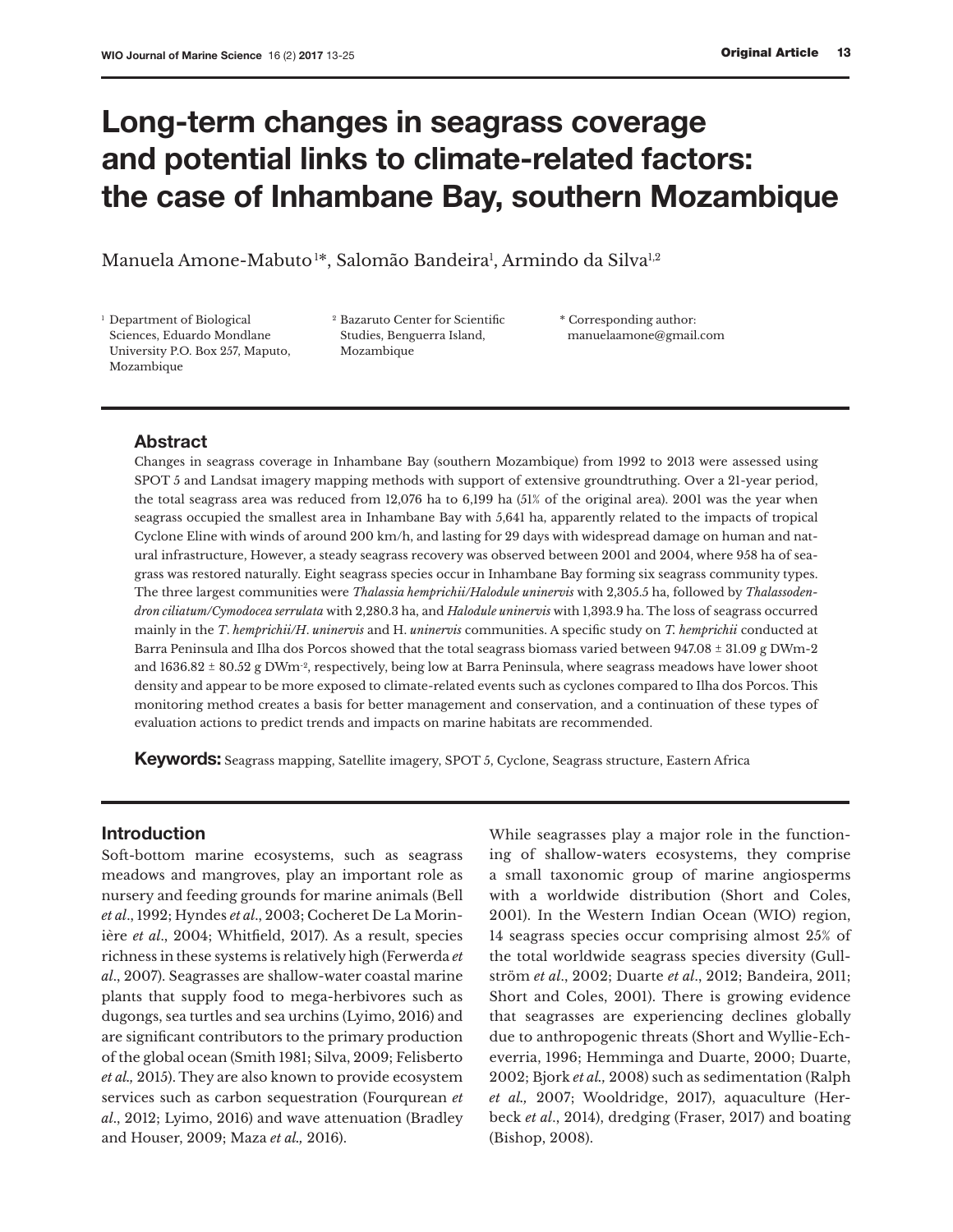Climate change related events such as cyclones are also important contributors to seagrass growth and settlement patterns (Côté-Laurin, 2017), however, the detection of changes in seagrass distribution patterns may be complicated especially when seagrass sites are anthropogenicaly impacted (Bjork *et al.*, 2008). The Mozambique coastline forms the western border of one of the most active basins of tropical cyclones (the southwest Indian Ocean), and it is hence in the trajectory of tropical cyclones and storms (Mavume *et al.,* 2009; Roy and Kovordányi, 2012; Massuanganhe *et al*., 2015). At least five climatic events affected Inhambane coastline from 1992 to 2013 (the cyclones Bonita in 1996, Eline and Gloria in 2000, Japhet in 2003, and Favio in 2007). Rainfall associated with Eline was the most destructive event since 1976 (Reason and Keibel, 2004) and caused massive floods in southern Africa (Massuanganhe *et al.*, 2015), including southern Mozambique and Inhambane Bay. Runoff from strong rainfall reduces salinity as well as increases the transfer of sediments and nutrients from catchment areas to seagrass beds (Bjork *et al.*, 2008). Seagrasses as well as other marine and coastal habitats require active monitoring and management (Orth *et al*., 2006) to improve the understanding of their ecology at various spatial and temporal scales. Remote sensing data, especially the medium and high resolution satellite images, such as Landsat TM, ETM+, SPOT, IKONOS and Quick Bird,

has made it possible to map and assess the distribution and health status of seagrass (Yang and Yang, 2009). In the WIO region, studies using satellite imagery have been conducted by Dahdouh-Guebas *et al.*  (1999) on the Kenyan coast, Gullström *et al*. (2006), and Knudby and Nordlund (2011) in Tanzania, Ferreira *et al.* (2012) and Bandeira *et al*. (2014) in Mozambique. However, almost none of these studies were carried out using high resolution imagery. This study aims to assess seagrass coverage area variations during a 21-year period (from 1992 to 2013) in Inhambane Bay (Mozambique) by means of satellite image analysis using SPOT (2.5 m resolution) and Landsat images (30 m). The study also provides information on the structure of *Thalassia hemprichii*, the most common species within the Bay. The combination of SPOT 5 and Landsat TM imagery for assessment of seagrass vegetation changes was a means of capturing aerial and temporal details of seagrasses at different scales and coverage. The assumption is that changes in seagrass cover occur and may be driven by climate-induced events.

#### Materials and methods Study Area

Inhambane Bay, with a size of about 25,000 ha, is situated on the southern Mozambican coast (Silva *et al*., 1991; Halare, 2012) between 23º 40'S and 23º 53'S, and 35º 19'E and 35º 29' E (Fig. 1).



**Figure 1.** Map showing the location of the study area divided in three regions (NW, South, and NE) (left), and Spot 5 image of Inhambane Bay, Mozambique, captured in August 2013 showing field survey points in grey (right).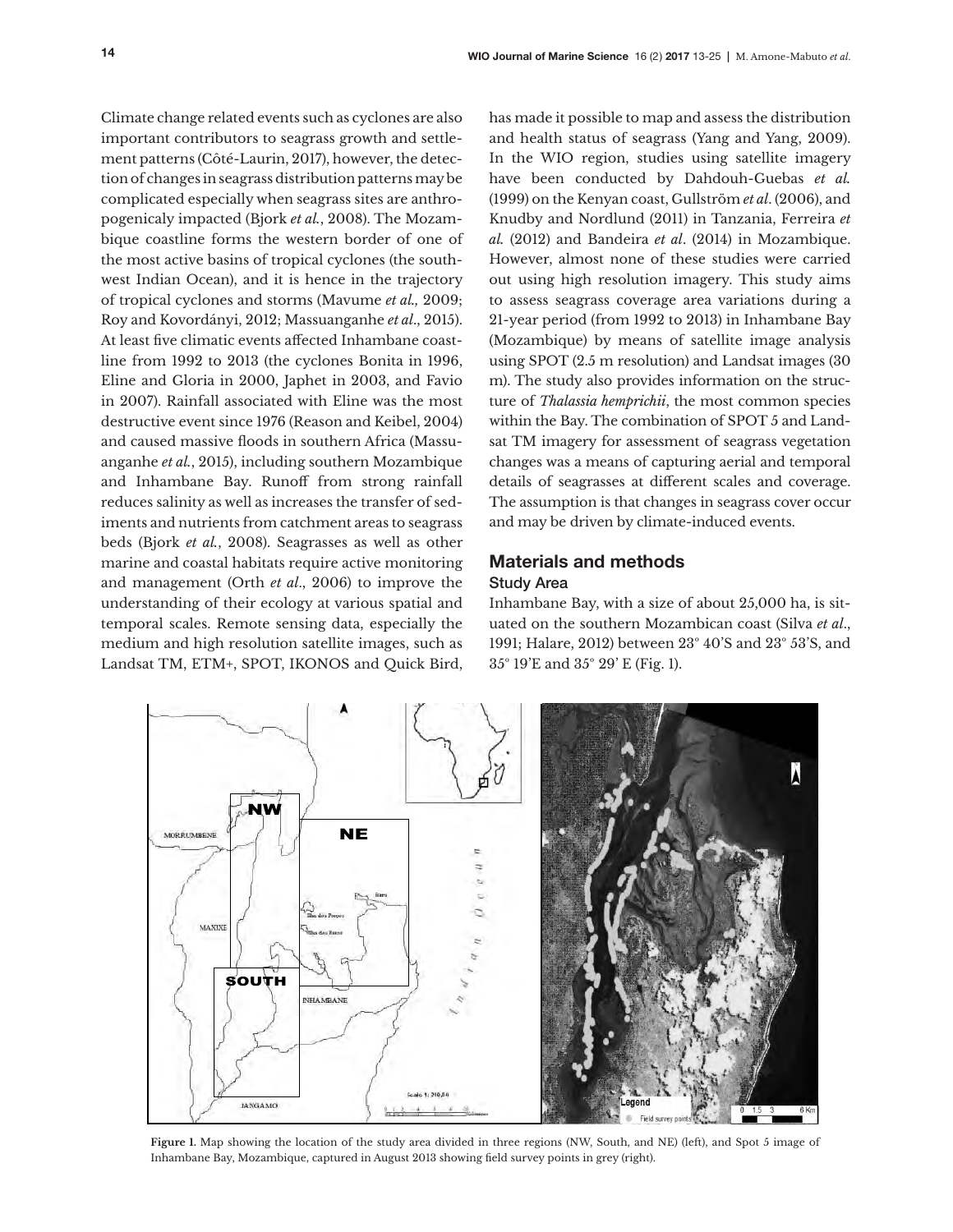Administratively, the bay is composed of the four districts of Maxixe, Inhambane, Jangamo, and Morrumbene (Halare, 2012). In order to analyse seagrass cover changes, the bay was divided, based on physiographic aspects, into North West–NW (sandy dunes stretching from northern Maxixe to Morrumbene), Southern (sand flats of south Inhambane City, Jangamo and southern Maxixe), and North East-NE (sand flats of north Inhambane City, the islands of Porcos, Ratos and Barra Peninsula) bay regions (Fig. 1). Average depth varies between 5 and 10 m and the bottom sediment is composed of sand, mud and biogenic matter. The shores are relatively sheltered at Ilha dos Porcos (IP) and at the other sites in the bay, with the exception of Barra Peninsula (BP) and east of Morrumbene (Linga-linga), which are exposed to strong ocean currents. Tides are semi-diurnal and water temperature ranges from 21°C to 27°C (Halare, 2012). The average annual rainfall is 927 mm (Zacarias, 2013) and the mean salinity is 36 PSU (Gove, 2006). Sand flats are affected by channels, currents and freshwater coming from the Sambe and Mutamba rivers, which deposit terrestrial sediments during cyclone-related floods.

#### Use of satellite images

Landsat TM (Thematic Mapper) images captured in August of 1992, 1998, 2001 and 2004 (Table 1) were obtained from the National Centre of Cartography and Remote Sensing (CENACARTA) in order to map historical seagrass distribution. The current cover of seagrass was obtained from a Spot 5 image of August 2013**.**  Temporal resolution of imageries was selected in order to depict the impacts of cyclones (Eline, Gloria, Japhet and Favio). The 1992 imagery represents the year before a cyclone, and 2013 is the year after a cyclone. The spatial resolution of Landsat and Spot 5 imagery is 30 m x 30 m and 2.5 m x 2.5 m respectively, and the selected dates of images reflect spring low tides (Table 1).

Spot 5 images covered the overall study area (25,000 ha) while Landsat TM images covered an area of 24,145 ha of Inhambane Bay (96.6% of the total). Geometrical and spectral corrections of the images were performed at CENACARTA and useful spectral bands were selected in order to support the computation of a Normalized Difference Vegetation Index (NDVI). Spot 5 and Landsat TM had the same band set in the visible and infrared wavelengths. These bands were Band 1 (0.45-0.52 μm), Band 2 (0.52-0.59 μm), Band 3 (0.63-0.69 μm), and Band 4 (0.77-0.89 μm). Seagrass distribution was retrieved using the bands 1, 2, 3 and 4 combined in the form of the NDVI. NDVI, a tool used to compute seagrass chlorophyll, was first proposed for seagrass cover by using combination of red spectral band and near infrared by Tucker (1979), followed by authors such as Tucker *et al*. (1981), ESRI (1998) and Moreira (2001). This combination is utilized in the following equation:

$$
NDVI = \frac{NIR - R}{NIR + R}
$$

Where: NIR is the near infrared band, and R is the red band. The value of the "pixel" resulting from this estimation ranges from 0.1 to 1 (Tucker, 1979; Tucker *et al*., 1981; Moreira, 2001). The highest values of the vegetation index correspond to denser seagrass cover, reducing with the reduction of digital values (ESRI, 1998).

In order to fully explore the useful spectral data, the red band reflectance of NDVI was replaced by the green and blue band reflectance.

The above equation was altered as follows: Red NDVI RNDVI = (NIR-Red)/(NIR+Red) Green NDVI GNDVI = (NIR-Green)/(NIR+Green) Blue NDVI BNDVI = (NIR-Blue)/(NIR+Blue)

Three classes of seagrass distribution were classified and validated in the field. The main difficulty encountered in validating NDVI digital numbers (DN) was the fact that the substrate in Landsat TM and Spot 5 varied

**Table 1.** Date and time of capture of the Landsat and Spot 5 imagery (source: CENACARTA)

| Image   | Year | <b>Date</b> | Time (h) | Tides (m)       |
|---------|------|-------------|----------|-----------------|
| Landsat | 1992 | 14 August   | 11:45    | $0.57 - Spring$ |
| Landsat | 1998 | 11 August   | 13:13    | $0,41$ - Spring |
| Landsat | 2001 | 21 August   | 12:35    | $0,57$ -Spring  |
| Landsat | 2004 | 03 August   | 12:48    | $0.57 - Spring$ |
| Spot 5  | 2013 | 23 August   | 12:22    | $0,29$ Spring   |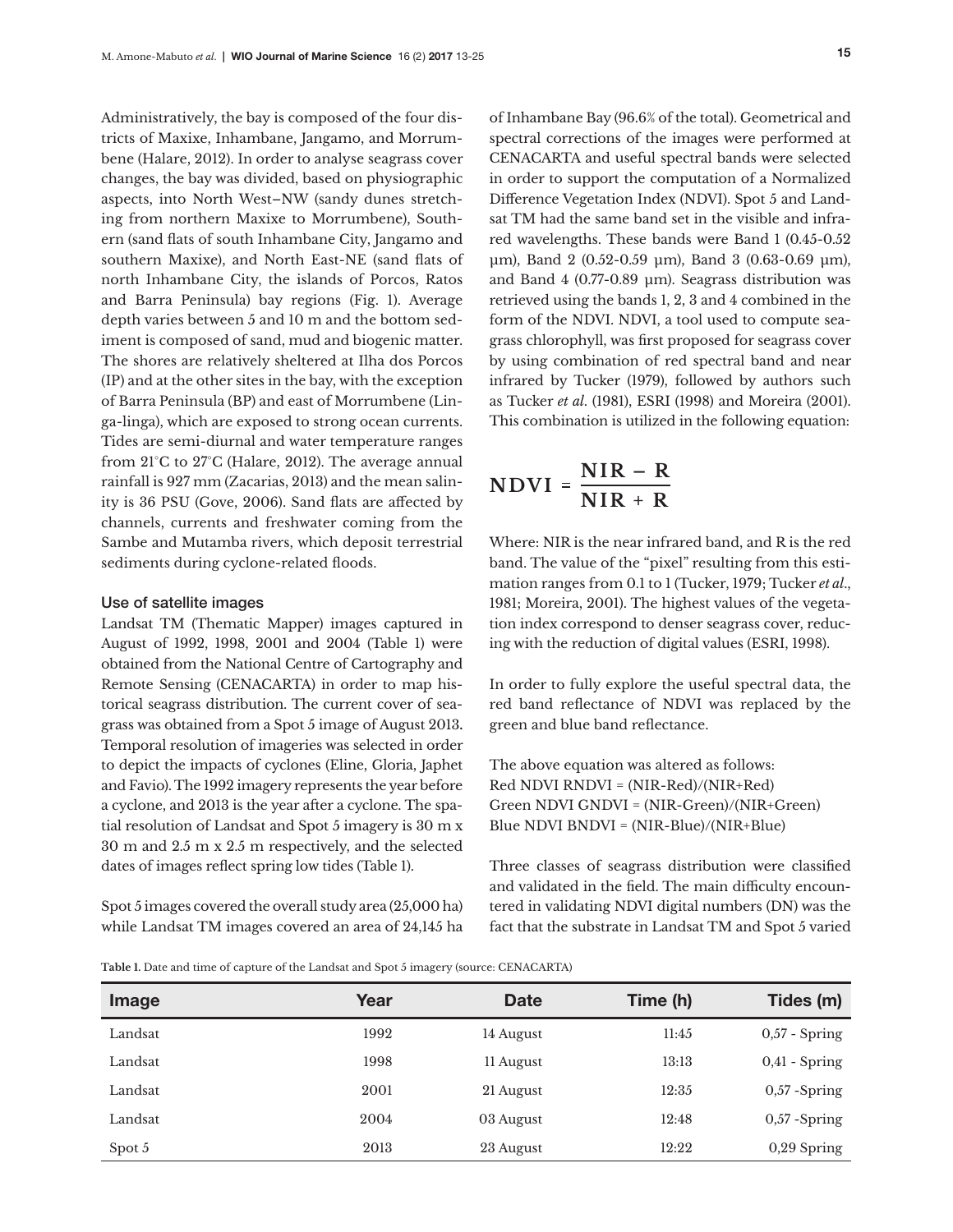greatly. In order to make an accurate classification, typical ground objects, such as sand banks, dunes and sea cover were used to normalize the digital numbers of the whole images. Seagrass classification accuracy was calculated by comparing the pixels of satellite remote sensing data with *in situ* observations. For each location, a score of the match was assessed and the sum of the scores was normalized as the detection accuracy (ESRI, 1998; Jensen, 1996; Trisurat *et al*., 2000; Mather, 2004).

#### Field survey

Groundtruthing was performed during 2012-2014 between July and August based on stratified random sampling to validate NDVI imagery digital numbers (Jensen, 1996; Trisurat *et al*., 2000; Mather, 2004). Based on pre-classified shape files, the Inhambane Bay was divided systematically into quadrates. Thereafter, 538 quadrates of 0.5 m x 0.5 m were randomly selected along transects running perpendicularly from the coastline to the low water tide level to be able to sample seagrass species (McKenzie *et al*., 2001). Along each transect, 0.5 m x 0.5 m quadrates were surveyed in order to assess the zonation patterns, species composition, substrate type and percentage cover of seagrass. In subtidal areas, photographs were taken using snorkeling in shallow waters  $(2 \text{ m depth})$ , whereas in waters deeper than 2 m, SCUBA diving was performed, especially where the seagrass was not visible from the surface. The area occupied by each seagrass community was determined using a *calculate geometry* tool in ArcGIS 10.1. The communities were then characterized by one or two highly frequent species (Bandeira, 2002; Massingue and Bandeira, 2005) and seagrass composition was classified using a nominal scale of frequency of species occurrence (Bandeira, 2002; Sidik *et al.,* 2001; Massingue and Bandeira, 2005). The percentage cover was estimated using density classes (Tomasco *et al*., 1993; Massingue and Bandeira, 2005).

The structure of seagrass was obtained by measuring seagrass biomass, shoot density and leaf length in two intertidal meadows dominated by *T. hemprichii* at Ilha dos Porcos (IP) and Barra Peninsula (BP). Twenty quadrats (0.25 m x 0.25 m) were sampled, 10 at each site on 12 and 13 August 2014, respectively. Samples were collected randomly within seagrass beds, then washed in freshwater and divided into above-ground and below-ground components (Duarte and Kirkman, 2001). The samples were dried for approximately 48h at 80°C to obtain the dry weight (DW) and processed in a muffle oven at 425°C for 2h to obtain the AFDW (ash-free dry weight). Leaf length was determined by the average of 10 leaf lengths

measured per quadrat at each site, and shoot density by counting the total number of shoots per m2.

Water temperature, depth, and light penetration were measured *in situ.* Water temperature and water depth were measured with a console instrument (ScubaPro). Light penetration was measured with a Secchi disk.

#### Data analysis

Results from seagrass community distribution and extent were used to assess the changes in seagrass cover over larger areas. The data met the assumptions for normality and homoscedasticity, and therefore, one-way analysis of variance (ANOVA) and T-test were used to test if there were any significant differences between the means of the different parameters measured (seagrass biomass, shoot density and leaf length) between the Ilha dos Porcos and Barra Peninsula.

#### **Results**

#### Seagrass diversity and distribution mapping

Eight seagrass species were identified in Inhambane Bay in 2013: *Thalassia hemprichii* (Ehrenberg) Ascherson, *Halodule uninervis* (Forskål) Ascherson, *Thalassodendron ciliatum* (Forskȧl) den Hartog, *Cymodocea serrulata* (R.Br.) Ascherson & Magnus, *Cymodocea rotundata*  Ehrenberg & Hempr. Ex Ascherson, *Halophila ovalis*  (R Br.) Hook.f., *Syringodium isoetifolium* (Ascherson) Dandy, and *Enhalus acoroides* (Linnaeus f.) Royle. The most common species were *T. hemprichii,* followed by *T. ciliatum* and *H. uninervis*. In contrast *H. ovalis* and *S. isoetifolium* were scanty and found mostly in permanent subtidal areas (around 1.5 m at low spring tide). *E. acoroides* was only found in a localized area near Morrumbene shore. These seagrass species form six main community types: *T. hemprichii/H. uninervis*, *T. ciliatum/C. serrulata*, *H. uninervis*, *C. serrulata/H. uninervis*, *E. acoroides* and *H. ovalis/H. uninervis*. The *T. ciliatum/C. serrulata* community occurred in shallow channels from north to south and also on flats at the NE and NW Inhambane Bay regions. The *T. hemprichii/H. uninervis* community formed dense meadows on sand flats and biogenic platforms of the NW and NE bay regions. The *C. serrulata/H. uninervis*  community occurred in the NW and in the lagoon at the NE. *H. uninervis* and *E. acoroides* communities occurred in intertidal areas where they were dominant on muddy substrates, while *H. uninervis* also occurred in subtidal areas. *T. hemprichii/H. uninervis* followed by *T. ciliatum/C. serrulata* were the most species-rich communities with seven and six species represented, respectively (Fig. 2; Table 2).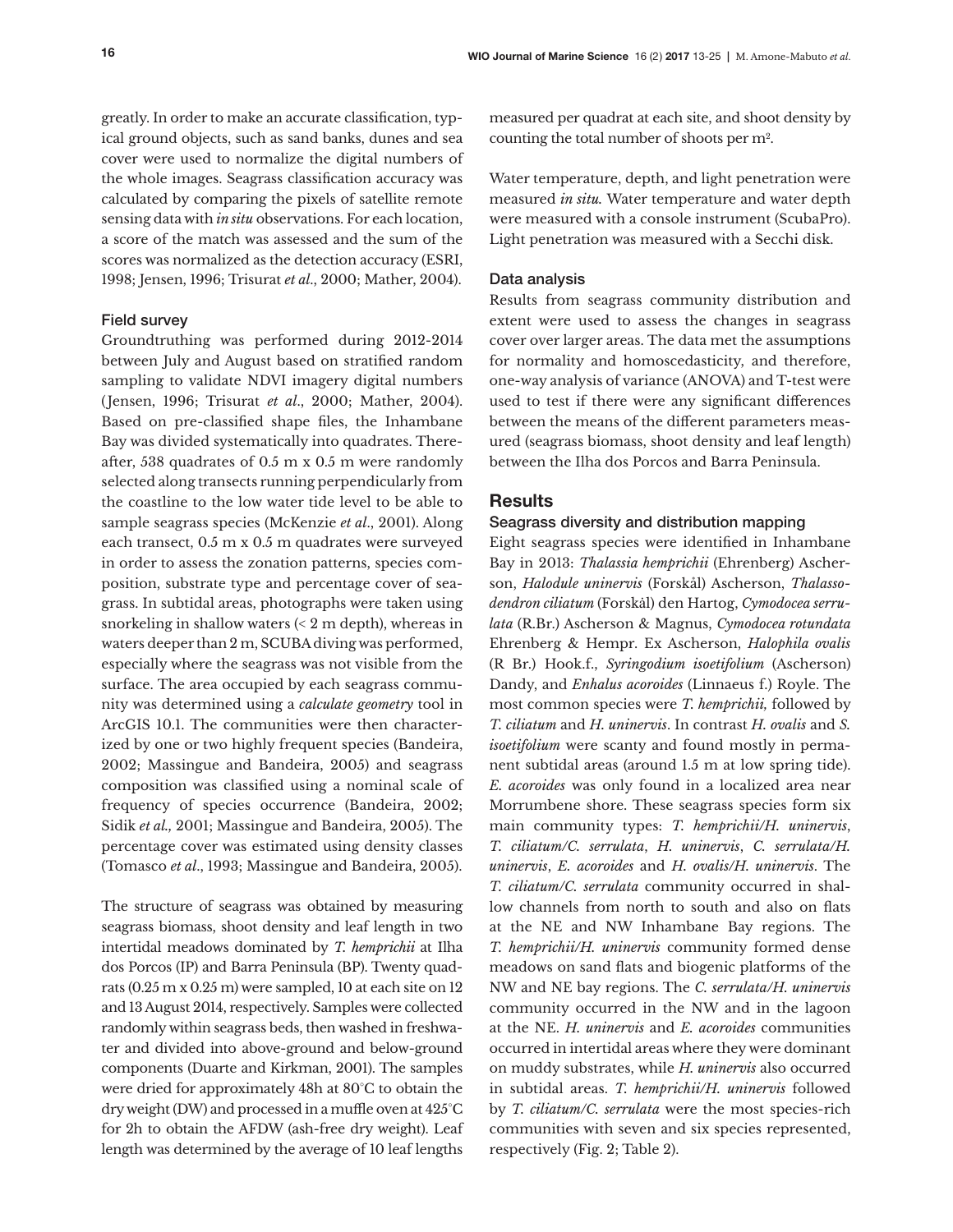

**Figure 2.** Map of Inhambane Bay showing the distribution of seagrass communities in 2013 produced from a combination of field – and SPOT 5 imagery data.

*T. hemprichii/H. uninervis* and *T. ciliatum/C. serrulata*  Figure 2. communities, together with the monospecific *H. uninervis* community, form the three largest community types covering 96.4% of the total seagrass cover of Inhambane Bay (Table 3).

In 2013, seagrasses occupied an area of 6,199 ha, which was around 25% of the total bay area (25,000 ha) (Table 4). The NW bay beds covered the largest area of seagrass with 2,602 ha followed by the southern bay beds with 1,908 ha. The NE bay is widely dominated by dispersed patches in an area of 1,689 ha.

#### Assessment of seagrass dynamics

In 1992, seagrass covered 12,076 ha of Inhambane Bay (Fig. 3; Table 5). Between 1992 and 1998, large areas of seagrass (5,714 ha, 47.3%) were lost (Fig. 3). Furthermore, 712 ha of seagrass disappeared between 1998 and 2001. Although 26 ha of seagrass disappeared in the southern bay between 2001 and 2004, a total of 958 ha of seagrass recovered naturally in the entire bay for the same period. The NE bay registered an increase of 76% of seagrass and in the western bay there was a slight increase of 1% (Table 5). In the 12-year span (i.e. from 1992 to 2004), the NW bay had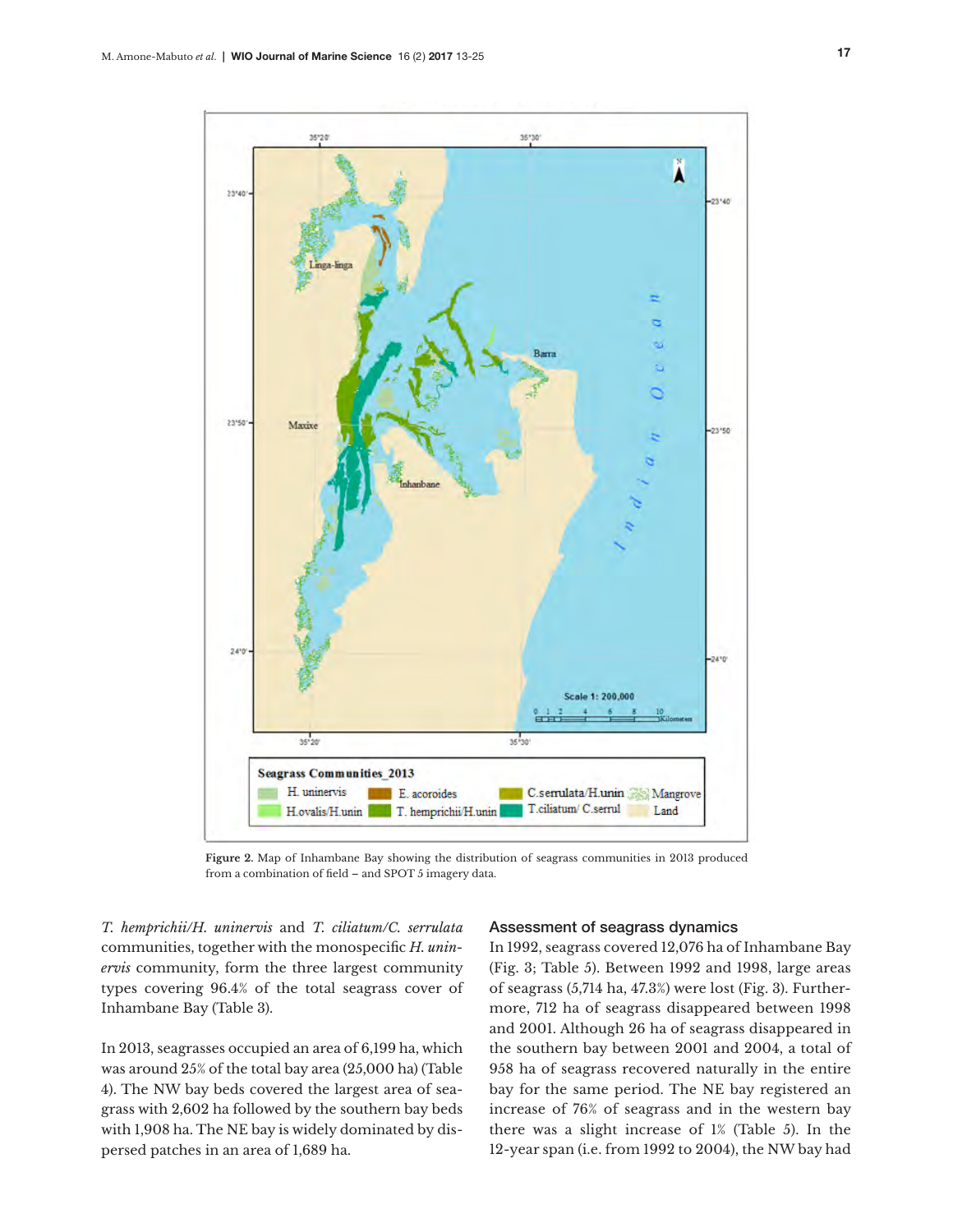| <b>Community type</b> |        |     |       | <b>Species</b> |        |     |        |        |
|-----------------------|--------|-----|-------|----------------|--------|-----|--------|--------|
|                       | Th     | Tc  | Hu    | Cs             | Cr     | Ea  | Si     | $H_0$  |
| Th/Hu                 | ***    | *   | ***   | $**$           | *      |     | $\ast$ | $\ast$ |
| Tc/Cs                 | *      | *** | *     | ***            | *      |     | $***$  |        |
| Hu                    |        |     | ***   |                |        |     |        |        |
| Ea                    | **     |     | $***$ |                | *      | *** |        |        |
| CS/Hu                 |        |     | ***   | ***            | $\ast$ |     |        |        |
| Ho/Hu                 | $\ast$ |     | ***   |                | $\ast$ |     |        | ***    |

**Table 2.** Species composition in each seagrass community.

\*\*\* -highly frequent,\*\*-frequent, \*-present. Th-*Thalassia hemprichii,* Hu-*Halodule uninervis,*Tc-*Thalassodendrom ciliatum,* Cs-*Cymodocea serrulata,*  Cr-*Cymodocea rotundata,* Ea-*Enhalus acoroides,* Si-*Siringodium isoetifolium,* Ho-*Halophila ovalis*

**Table 3.** Seagrass communities' coverage in 2013.

| <b>Seagrass Community</b>                    | Area (ha) | <b>Percentage of total</b> |
|----------------------------------------------|-----------|----------------------------|
| Thalassia hemprichii/Halodule uninervis      | 2305.5    | 37.18                      |
| Thalassodendrom ciliatum/Cymodocea serrulata | 2280.3    | 36.78                      |
| Halodule uninervis                           | 1393.9    | 22.48                      |
| Enhalus acoroides                            | 136.0     | 2.20                       |
| Cymodocea serrulata/Halodule uninervis       | 43.0      | 0.70                       |
| Halophila ovalis/Halodule uninervis          | 40.7      | 0.66                       |

the highest losses of seagrass among the three areas studied (3,024 ha or 56.4%) followed by the southern zones of the bay (1,352 ha or 40%). Although the NE bay region showed the lowest loss of seagrass (1,101 ha, 33% of its total 1992 area), it seems to be more dramatic as the remnant seagrass occupied only 18.6% of the NE bay region.

#### Structural complexity of *Thalassia hemprichii*

The total biomass of *T. hemprichii* differed significantly between Ilha dos Porcos or Porcos Island (IP) and Barra Peninsula (BP) in 2014. The area of IP had high total biomass (Table 6). The aboveground/belowground ratio was lower at IP compared to BP (Table 6).

Shoot density was also significantly higher at IP than at BP (Table 7). Leaf length did not significantly differ between the two sites, although a tendency could be discerned that IP appeared having a higher leaf length than BP (Table 7). The seagrass cover at IP ranged from 75 to 100 % and was clearly higher ( $p<0.01$ ) than the seagrass cover at BP, which had a range between 25% and 60%.

Biomass (Mean ± SE) of *Thalassia hemprichii*. N = 10, DW = dry weight, AFDW = Ash free dry weight. Asterisks denote values which are significantly different from one another determined by one-way ANOVA. \*significant at 5%; \*\* significant at 1%.

**Table 4.** Seagrass areas in 2013 apportioned per bay zone (southern, NW and NE Bay).

| <b>Region</b> | Mapping area (ha) | Seagrass (ha) |
|---------------|-------------------|---------------|
| Southern Bay  | 6,592             | 1,908         |
| NW Bay        | 6,408             | 2,602         |
| NE Bay        | 12,000            | 1,689         |
| Total         | 25,000            | 6,199         |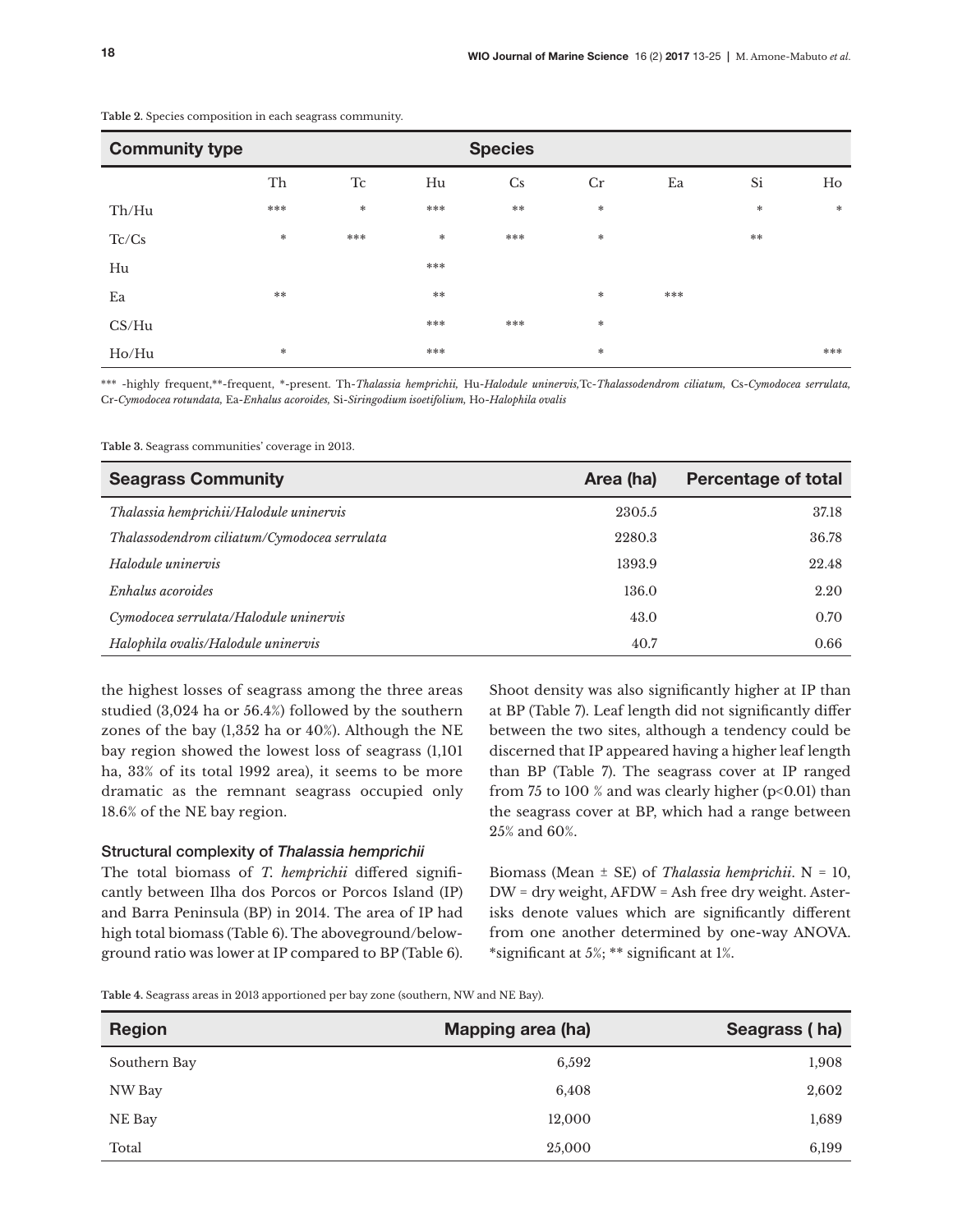| Zone      | <b>Mapping area</b> | 1992   |               |       | 1998          |       | 2001          |       | 2004          |  |
|-----------|---------------------|--------|---------------|-------|---------------|-------|---------------|-------|---------------|--|
|           | Ha                  | Ha     | $\frac{0}{0}$ | Ha    | $\frac{0}{0}$ | Ha    | $\frac{0}{0}$ | Ha    | $\frac{0}{0}$ |  |
| Southern  | 6,592               | 3,380  | 51.0          | 2,504 | 37.9          | 2,054 | 31.2          | 2,028 | 30.8          |  |
| <b>NW</b> | 5,553               | 5,365  | 96.6          | 2,506 | 45.1          | 2,321 | 41.8          | 2,341 | 42.1          |  |
| <b>NE</b> | 12.000              | 3.331  | 27.8          | 1,352 | 11.3          | 1,266 | 10.6          | 2.230 | 18.6          |  |
| Total     | 24,145              | 12.076 | 50.0          | 6,362 | 26.3          | 5.641 | 23.3          | 6.599 | 27.3          |  |

**Table 5.** Change in seagrass coverage in Inhambane Bay over the years 1992, 1998, 2001 and 2004.

Asterisks denote values which are significantly different from one another determined by T-test. \*\* significant at 1%; NS: not significant.

Asterisks denote values which are significantly different from one another determined by T-test. NS: not significant.

#### Environmental variables

There were no statistical differences ( $p > 0.05$ ) in water temperature, light penetration and water depth between the two sites (Table 8), although BP tended to have slightly higher visibility and depth compared to IP.

#### Discussion and conclusion Seagrass diversity and distribution

Inhambane Bay, with eight seagrass species (comprising around 13% of world seagrass biodiversity) within only 25 000 ha can be considered an area unusually



**Figure 3.** Distribution of seagrass cover in Inhambane Bay in 1992, 1998, 2001 and 2004.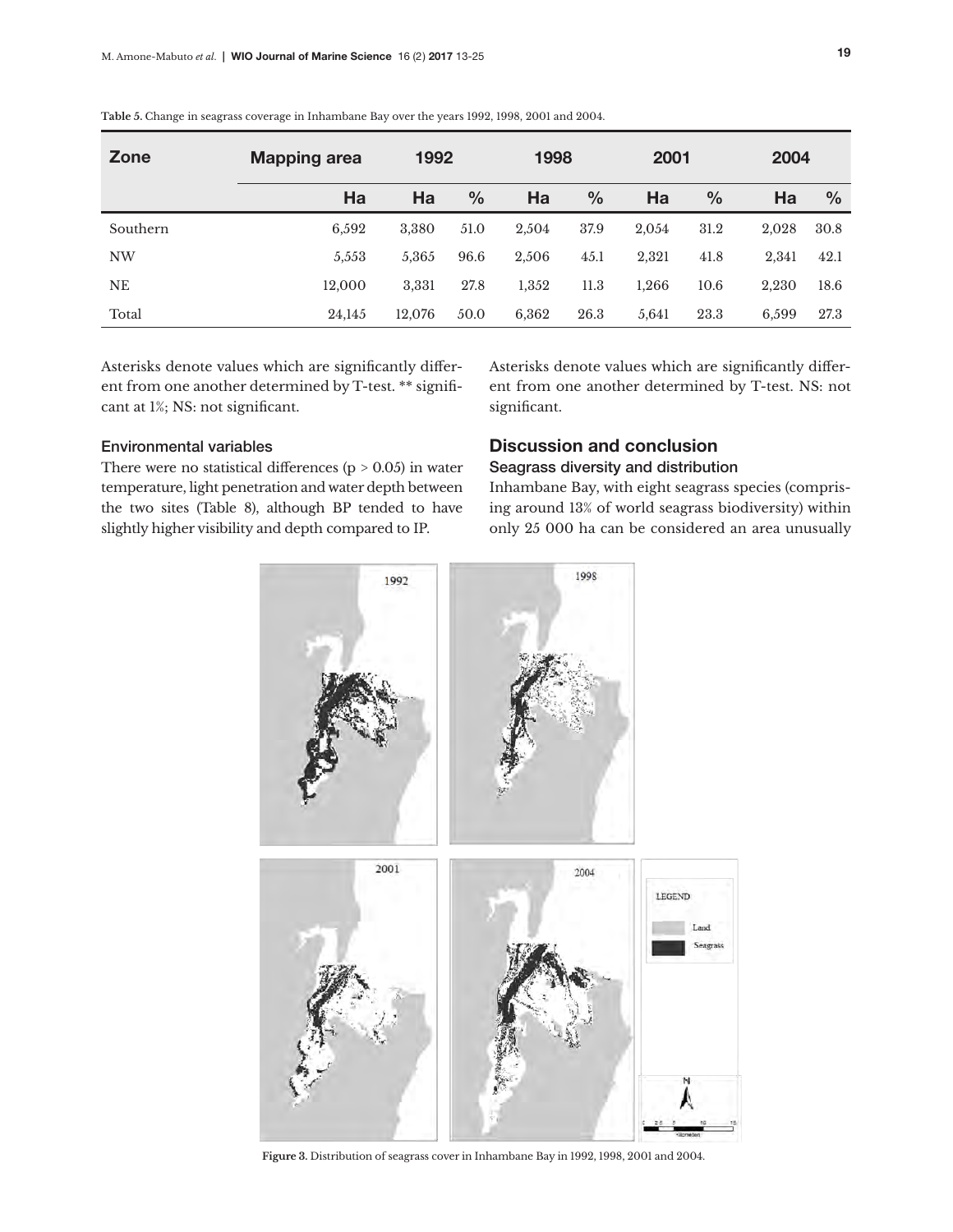| <b>Structure</b>     |             | IP                  | <b>BP</b>          | Df | <b>F-value</b> | <b>P-value</b> |
|----------------------|-------------|---------------------|--------------------|----|----------------|----------------|
| Above ground         | <b>DW</b>   | 564.93±38.06        | $425.08 \pm 35.26$ |    | 7.264          | $0.015*$       |
|                      | <b>AFDW</b> | $249.30 \pm 25.42$  | 123.67±22.42       |    | 13.729         | $0.002**$      |
| Below ground         | <b>DW</b>   | 1071.89±107.92      | 522.00±48.12       |    | 21.654         | $0**$          |
|                      | <b>AFDW</b> | $365.48 \pm 30.81$  | $272.17 \pm 26.68$ |    | 5.239          | $0.034*$       |
| Above/Below ratio    | <b>DW</b>   | $0.57 \pm 0.07$     | $0.83 \pm 0.60$    |    | 7.646          | $0.013*$       |
|                      | <b>AFDW</b> | $0.71 \pm 0.09$     | $0.43 \pm 0.05$    |    | 7.215          | $0.015*$       |
| <b>Total Biomass</b> | <b>DW</b>   | $1636.82 \pm 80.52$ | 947.08±31.09       |    | 15.964         | $0**$          |
|                      | <b>AFDW</b> | 614.78±23.57        | $395.85 \pm 24.04$ |    | 10.571         | $0.002**$      |

**Table 6.** Comparison of Thalassia hemprichii biomass (gm-2) at two sites in Inhambane Bay, Mozambique.

**Table 7.** Comparison of leaf length and shoot density between Ilha dos Porcos (IP) and Barra Peninsula (BP) of Inhambane Bay, Mozambique.

| <b>Structure</b>         | ΙP               | ΒP              | Df | <b>F-value</b> | P-value   |
|--------------------------|------------------|-----------------|----|----------------|-----------|
| Leaf length (cm)         | $9.8 \pm 0.32$   | $7.7 \pm 0.47$  |    | 0.577          | NS        |
| Density (shoots/ $m^2$ ) | $1413 \pm 15.89$ | $812 \pm 71.06$ |    | 12.193         | $0.003**$ |

rich in this kind of habitat. (Short and Coles, 2001). This pattern may be repeated across Mozambique and eastern Africa tropical regions such as Bazaruto, Inhaca and Zanzibar (de la Torre-Castro, 2006; Lyimo *et al*., 2008; Bandeira *et al.*, 2008; Bandeira *et al.*, 2014). Inhambane Bay has around 60% of the total number of seagrass species occurring in WIO region (Bandeira, 2011; Gullström *et al.*, 2002). *Zostera capensis* Setchell and *Thalassodendron leptocaule* Maria C. Duarte, Bandeira and Romeiras, was not found within Inhambane Bay although documented elsewhere in eastern Africa (Bandeira and Gell, 2003). *T. leptocaule*, the only eastern African seagrass occurring in rocky habitats, was documented nearby only at Tofo village (with rough waters facing the Indian Ocean, outside Inhambane Bay) (Duarte *et al.,* 2012). Inhambane is the southern limit of *E. acoroides* across Africa. The occurrence of 8 species in such a small bay almost equals the seagrass diversity of the entire Caribbean (Creed *et al.* 2003). *T. hemprichii* co-occurred with

*H. uninervis* and was the most species-rich community type within Inhambane Bay. This community has also been reported from northern Mozambique and Tanzania (Bandeira and António, 1996), Inhaca Island (Martins and Bandeira, 2001; Bandeira *et al.*, 2014) and other parts of the region (Gullström *et al.,* 2002).

#### Assessment of seagrass dynamics

This study indicates a dramatic change in seagrass cover over a 21-year period (1992 to 2013). It was found that from 1992 to 1998 5,714 ha (nearly half of original area of seagrass coverage) was lost, primarily within *T. hemprichii/H. uninervis* and *H. uninervis* communities, similar to the findings of Côté-Laurin *et al.* (2017) who recently documented a short-term impact of Cyclone Haruna (150 km/h winds) within the *T. hemprichii* communities in Madagascar. It appears that the above mentioned change within Inhambane Bay could have been an impact caused by Cyclone Bonita (winds of around 180 mm/h), that struck the

**Table 8.** Comparison of environment conditions between two sites in Inhambane Bay.

| <b>Environment conditions</b> | IP              | ΒP              | Df | <b>F-value</b> | P-value   |
|-------------------------------|-----------------|-----------------|----|----------------|-----------|
| Water temperature (°C)        | $22.9 \pm 0.35$ | $22.2 \pm 0.29$ |    | 2.384          | NS        |
| Light penetration (m)         | $2.4 \pm 0.16$  | $2.9 \pm 0.18$  |    | 4.245          | <b>NS</b> |
| Water depth (m)               | $1.1 \pm 0.06$  | $1.4 \pm 0.14$  |    | 4.151          | <b>NS</b> |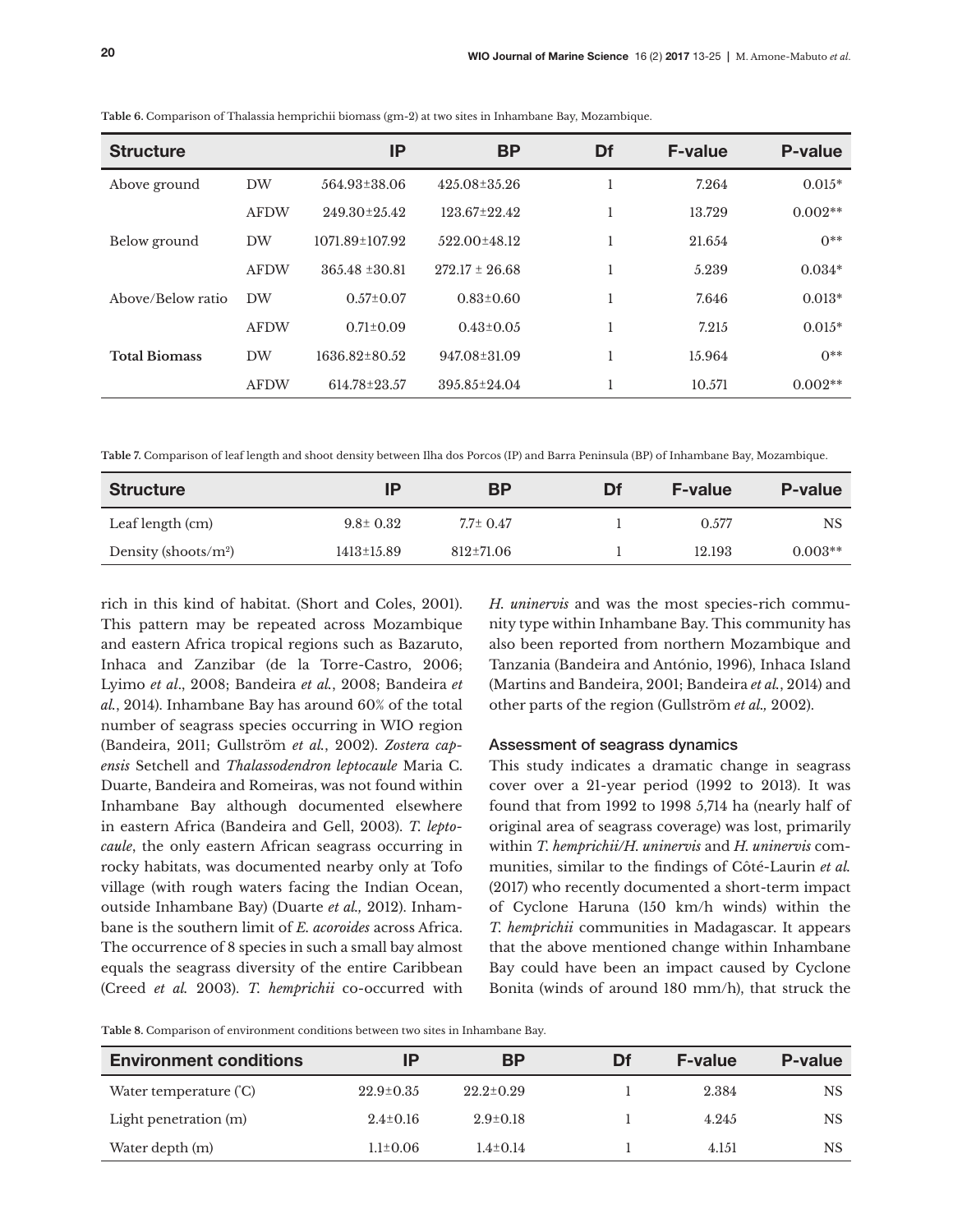region in 1996. A global analysis of seagrass decline by Waycott *et al.* (2009) indicates various root causes, mostly anthropogenic, for seagrass decline, mostly in north America, Europe, and Australia, and includes some localized cases of seagrass increase as well, but with fewer examples of widespread seagrass decline from South America, Africa or NE and SE Asia (Waycott *et al*., 2009). Anthropogenic impacts in the Inhambane area still need to be tested, however it is surrounded by a relatively small rural population of up to 200,000 inhabitants with limited activities such as motor boating, point sewage discharges, and earth moving operations that are likely to have major impacts on seagrasses. It was further noted in this study that 721 ha had been lost between 1998 and 2001, coinciding with cyclone Eline that transited the region with winds of around 200 km/h in February 2000. In 2001 Inhambane Bay had the lowest seagrass cover (23% of its original area) in the period analysed. The cyclone Eline brought very strong winds associated with intense rainfall and created the worst natural disaster in a century (Mavume *et al*., 2014). It is suggested that the rainfall and flooding might have brought sediments into the bay impacting the seagrass meadows. Halare (2012) showed that 2001 was the year with the lowest annual catch of the sardine *Amblygaster sirm* in Inhambane Bay between the years 1999 and 2006. This pattern probably also represents an indicator of seagrass losses in Inhambane Bay during this period. *A. sirm* is a pelagic species, partly occurring in shallow waters and lagoons. It feeds on nauplii of crustaceans, bivalves and gastropods larvae (Halare, 2012) living in seagrass habitats. The 4% (958 ha) gain between 2001 and 2004 was the only large gain of seagrass cover. Between 2004 and 2013, 400 ha were lost, possibly from an anthropogenic impact, but it should be noted that the cyclone Favio (approx. 200 km/h winds) struck the region in 2007 as well. Related anthropogenic impacts on seagrass in WIO was documented in NW Maputo Bay where seagrass meadows are intensively dag for clam collection, a recurring activity mostly during spring tides; nonetheless also heavily impacted by an extreme climate event as documented during the 2000 floods (Bandeira and Gell, 2003; Bandeira *et al.*, 2014)

#### Structural complexity of *Thalassia hemprichii*

The environmental conditions at Inhambane Bay were in general similar to other southern Mozambique sites (Paula *et al*., 1998; Bandeira, 2000; da Silva and Rafael, 2014; Canhanga and Dias, 2014). The sediment at BP was composed of coarse sand, which reveals this site

to be more exposed than IP. Exposure usually enables sedimentation of heavier sands and may also display greater variability of seagrass distribution, or in the structure of seagrass meadows. Such analysis may help in understanding the roles of seagrass species in protection of sandy and exposed shores (Paul, 2017). Van Rijn (2011) showed that the presence of coarse sand played a role in erosion control. In general, the total biomass of *T. hemprichii* obtained in this study seems to be similar to that obtained at Inhaca Island (southern Mozambique) for the same species (Martins and Bandeira, 2001), and is also corroborated in studies elsewhere (Chiu *et al.,* 2013). Within Inhambane Bay, IP had slightly higher above- and belowground seagrass biomass compared to BP, although environmental parameters in the two areas did not differ significantly. At IP, the aboveground biomass was about half of the belowground biomass, implying a greater allocation of resources belowground. This might indicate a survival strategy by seagrasses to minimize anthropogenic pressure from heavy collection of invertebrates, or exposure to desiccation at low tide, and to increase stability when exposed to high tides (Lyimo *et al.*, 2008). SE Asia studies on biomass revealed a higher biomass for Inhambane Bay (Heijs, 1984) and similar shoot densities (Brouns, 1985). The higher shoot density was shown to coincide with lower canopy height (Eklöf e*t al*., 2005; Gullström *et al.,* 2006).

In conclusion, this study has demonstrated that the spectral and spatial resolution of Landsat TM and SPOT 5 imagery was appropriate for assessing seagrass dynamics creating a basis for better management of this habitat. Seagrasses in Inhambane Bay have decreased in their coverage between 1992 and 2013. The decrease was about 5,877 ha, which implies losses of 50% over these 21 years. It is postulated that some of this decrease may be related to recorded climate events. *T. hemprichii* seagrass biomass varied between  $947.08 \pm 31.09$  g DWm-2 and  $1636.82 \pm 80.52$  g DWm<sup>-2</sup>, respectively, being low at BP, where seagrass meadows have lower shoot density and appear more exposed compared to IP. It is recommended that there is a continuation of these types of evaluations to predict trends in seagrasses.

#### Acknowledgments

We kindly acknowledge the funding for this study provided by the Ministry of Science and Technology of Mozambique (scholarship to Manuela Amone Mabuto) that supported fieldwork and imagery data.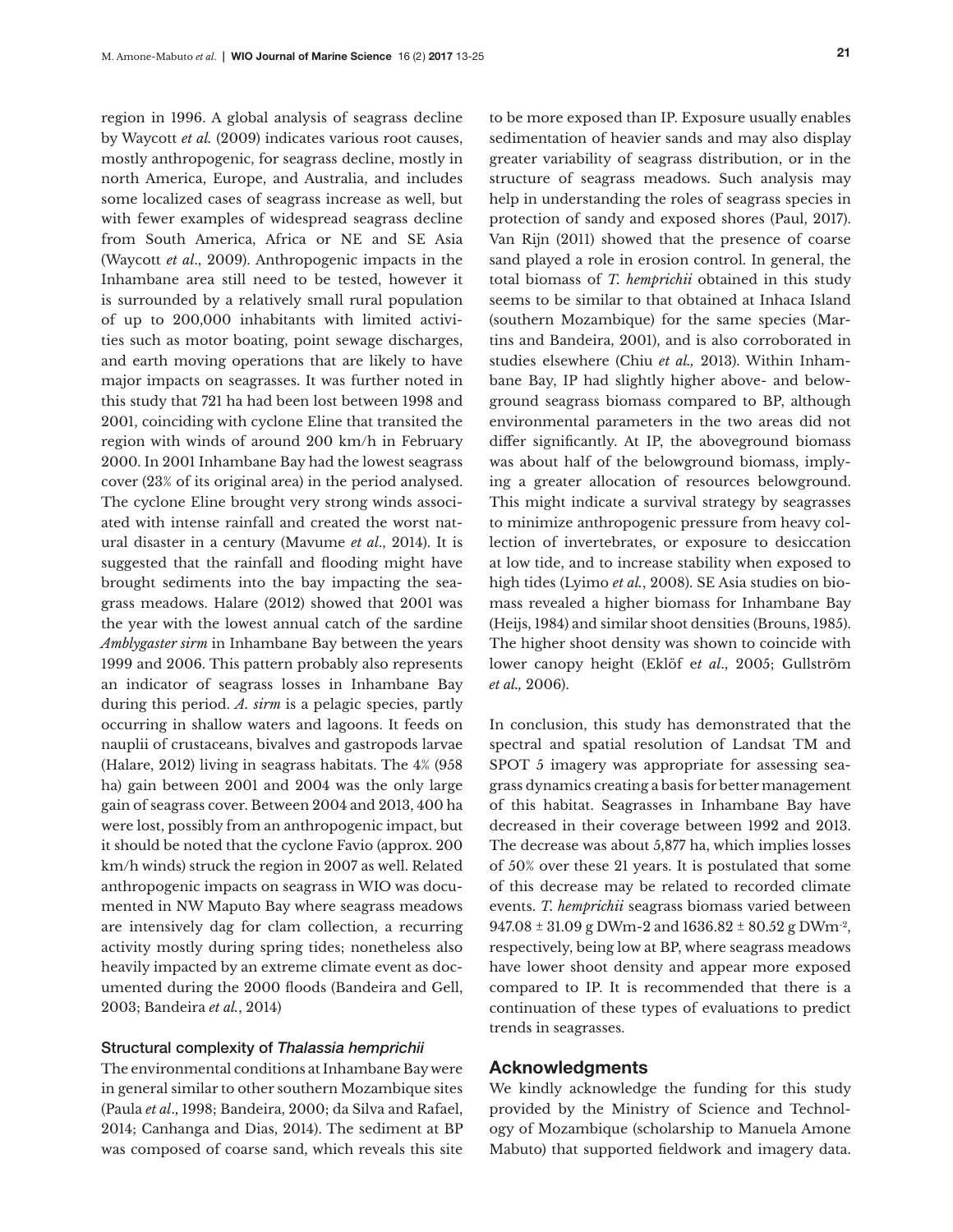Eco Africa provided additional financial support for fieldwork. Our votes of thanks are extended to Bitonga Divers for field assistance during fieldwork and Mr. Marcos from CENACARTA who provided the additional imagery analyses. This paper was part of Manuela Amone Mabuto MSc thesis (UEM-Mozambique) and we take this opportunity to acknowledge Prof. Martin Gullström for valuable comments.

#### **References**

- Bandeira SO, António CM (1996) The intertidal distribution of seagrasses and seaweeds at Mecúfi Bay, Northern Mozambique. In: Kuo J, Phillips RC, Walker DI, Kirkman K (eds) Seagrass Biology: Proceedings of an International Workshop, University of Western Australia. pp 15-20
- Bandeira SO (2000) Diversity and distribution of seagrass around Inhaca Island, southern Mozambique. South African Journal of Botany 68: 191-198
- Bandeira S (2002) Leaf production rates of *Thalassodendron ciliatum* from rocky and sandy habitats. Aquatic Botany 72: 13-24
- Bandeira SO, Gell F (2003) The Seagrasses of Mozambique and Southeastern Africa. In: Green E, Short F (eds) World Atlas of Seagrasses. World Conservation Monitoring Center, University of California Press. pp 93-100
- Bandeira S, Muiocha D, Schleyer MH (2008) Seagrasses beds. In: Everett BI, van der Elst RP, Schleyer MH (eds) A Natural History of the Bazaruto Archipelago, Mozambique. Special Publication by SAAMBR (South African Association for Marine Biological Research) No 8, pp 65-69
- Bandeira SO (2011) Seagrasses. In: Richmond MD (ed) A Field Guide to the Seashores of Eastern Africa and the Western Indian Ocean Islands. Sida/WIOMSA. pp 74-77
- Bandeira SO, Gulström M, Balidy H, Samussone D, Cossa D (2014) Seagrass Meadows in Maputo Bay. In: Bandeira S, Paula J (eds) The Maputo Bay Ecosystem*.*  WIOMSA, Zanzibar Town. pp 147-169
- Bell JD, Ferrell DJ, Mcneill SE, Worthington, DG (1992) Variation in assemblages of fish associated with deep and shallow margins of the seagrass *Posidonia australis*. Marine Biology (Historical Archive) 114: 667-676
- Bishop MJ (2008) Displacement of epifauna from seagrass blades by boat wake. Journal of Experimental Marine Biology and Ecology 354 (1): 111-118
- Björk M, Short F, Mcleod E, Beer S (2008) Managing Seagrasses for Resilience to Climate Change. IUCN, Gland, Switzerland. 56 pp
- Bradley K, Houser C (2009) Relative velocity of seagrass blades: Implications for wave attenuation in low-energy environments. Journal of Geophysical Research 114, F01004. doi:10.1029/2007JF000951
- Brouns JJWM (1985) A comparison of the annual production and biomass in three monospecific stands of the seagrass *Thalassia hemprichii* (Ehrenb.) Aschers. Aquatic Botany 23 (2), 149-175
- Canhanga S, Dias JM (2014) Hydrology and circulation of Maputo Bay. In: Bandeira S, Paula J (eds) The Maputo Bay Ecosystem*.*WIOMSA, Zanzibar Town. pp 45-54
- Chiu S-H, Huang Y-H, Lin H-J (2013) Carbon budget of leaves of the tropical intertidal seagrass *Thalassia hemprichii.* Estuarine, Coastal and Shelf Science 125: 27-35
- Cocheret de La Morinière E, Nagelkerken I, Meij H, Velde G (2004) What attracts juvenile coral reef fish to mangroves: habitat complexity or shade? Marine Biology 144: 139-145
- Côté-Laurin MC, Benbow, S, Erzini K (2017). The shortterm impacts of a cyclone on seagrass communities in Southwest Madagascar. Continental Shelf Research 138: 132-141
- Creed JC, Phillips RC, Van Tussenbroek BI (2003) The Seagrasses of the Caribbean. In: Green EP, Short FT (eds) World Atlas of Seagrass. World Conservation Monitoring Center, University of California Press. pp 234-242
- Dahdouh-Guebas F, Coppejans E, Speybroeck DV (1999) Remote sensing and zonation of seagrasses and algae along the Kenyan coast. Hydrobiologia 400: 63-73
- da Silva A, Rafael J (2014) Geographical and Socio-Economic Settings of Maputo Bay. In: Bandeira, S, Paula J (eds) The Maputo Bay Ecosystem*.* WIOMSA, Zanzibar Town. pp 11-20
- de la Torre-Castro M (2006) Humans and seagrasses in East Africa: A social-ecological systems approach. Doctoral Thesis in Natural Resources Management. Department of Systems Ecology, University of Stockholm, Sweden. 62 pp
- Duarte CM, Kirkman H (2001) Methods for the measurement of seagrass abundance and depth distribution. In: Short FT, Coles R (eds) Global seagrass research methods*,* Chapter 7. Elsevier publishing, The Netherlands. pp 141-153
- Duarte CM (2002) The future of seagrass meadows. Environmental Conservation, 29: 192-206
- Duarte CM, Bandeira S, Romeiras MM (2012) Systematics and Ecology of a New Species of Seagrass (*Thalassodendron,* Cymodoceaceae) from Southeast African Coasts. Novon 22: 16-24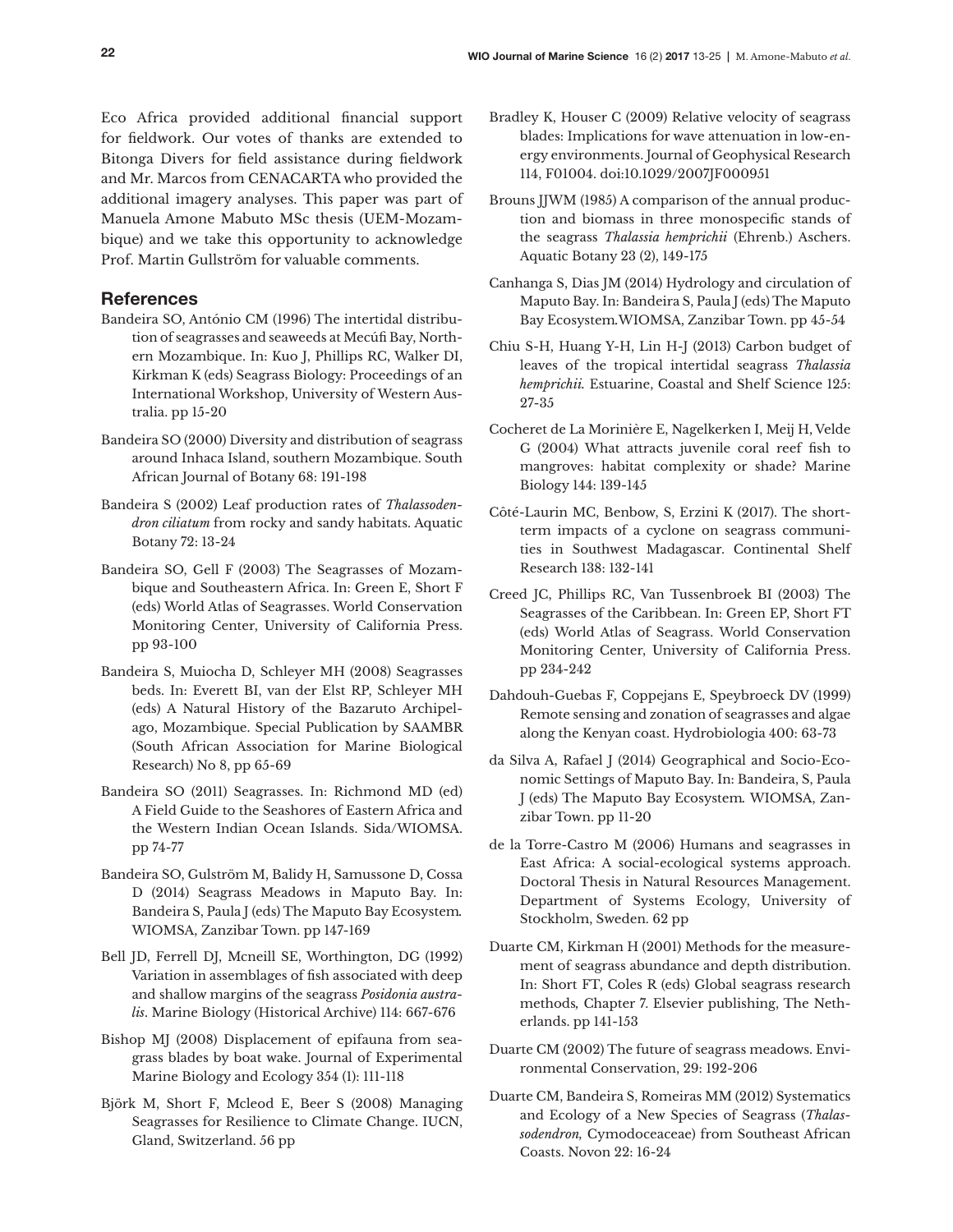Eklöf JS, de la Torre Castro M, Adelsköld L, Jiddawi NS, Kautsky N (2005) Differences in macrofaunal and seagrass assemblages in seagrass beds with and without seaweed farms. Estuarine Coastal and Shelf Science 63: 385-396

ESRI (1998) Using ArcView image analysis. ERDAS, USA

- Felisberto P, Jesus SM, Zabel F, Santos R, Silva J, Gobert S, Beer S, Björk M, Mazzuca S, Procaccini G, Runcie JW, Champenois W, Borges AV (2015) Acoustic monitoring of O2 production of a seagrass meadow*.*  Journal of Experimental Marine Biology and Ecology 464: 75-87
- Ferreira MA, Andrade F, Nogueira Mendes R, Paula J (2012) Use of satellite remote sensing for coastal conservation in the Eastern African Coast: advantages and shortcomings. European Journal of Remote Sensing 45: 293-304
- Ferwerda JG, Leeuw J, Atzberger C, Vekerdy Z (2007) Satellite-based monitoring of tropical seagrass vegetation: current techniques and future developments. Hydrobiologia 591: 59-71
- Fourqurean JW, Duarte CM, Kennedy H, Marba N, Holmer M, Mateo MA, Apostolaki ET, Kendrick GA, Krause-Jensen D, McGlathery KJ, Serrano O (2012) Seagrass ecosystems as a globally significant carbon stock. Nature Geoscience 5: 505-509. DOI: 10.1038/ ngeo1477
- Fraser MW, Short J, Kendricka G, McLeana D, Keesinga J, Byrnec M, Caley MJ, Clarkee D, Davis AR, Erftemeijer PLA, Fieldb S, Gustin-Craiga S, Huismang J, Keoughi M, Laverya PS , Masini R, McMahona K, Mengersen K, Rasheed M, Stattona J, Stoddart J, Wul P (2017) Effects of dredging on critical ecological processes for marine invertebrates, seagrasses and macroalgae, and the potential for management with environmental windows using Western Australia as a case study. Ecological Indicators 78: 229-242
- Gove DZ (2006) Factores ambientais que influenciam na pesca do atum de profundidade na zona económica exclusiva de Moçambique. Graduate Thesis, University Eduardo Mondlane, Maputo. 101 pp
- Gullström M, de la Torre Castro M, Bandeira SO, Björk M, Dahlberg M, Kautsky N, Rönnbäck P, Öhman MC (2002) Seagrass Ecosystems in the Western Indian Ocean. Ambio 31 (7-8): 588-596
- Gullström M, Lundén B, Bodin M, Kangwe J, Öhman MC, Mtolera MSP, Bjrök M (2006) Assessment of changes in the seagrass-dominated submerged vegetation of tropical Chwaka Bay (Zanzibar) using satellite remote sensing. Estuarine, Coastal and Shelf Science 67: 399-408
- Halare AI (2012) Relação entre parâmetros ambientais e distribuição temporal de dois pequenos peixes pelágicos *Decapterus russelli* (Rüpelli, 1930) e *Amblygaster sirm* (Walbaum, 1792) na Baia de Inhambane, Província de Inhambane. Instituto Nacional de Investigação Pesqueira. RIP (31): 2-22
- Heijs FML (1984) Annual biomass and production of epiphytes in three monospecific seagrass communities of *Thalassia hemprichii* (Ehrenb.) Aschers. Aquatic Botany 20: 195-218
- Hemminga MA, Duarte CM (2000) Seagrass ecology. Cambridge University Press, Cambridge. 298 pp
- Herbeck LS, Sollich M, Unger D, Holmer M, Jennerjahn TC (2014) Impact of pond aquaculture effluents on seagrass performance in NE Hainan, tropical China. Marine Pollution Bulletin 85 (1): 190-203
- Hyndes GA, Kendrick AJ, Macarthur LD, Stewart E (2003) Differences in the species- and size composition of fish assemblages in three distinct seagrass habitats with differing plant and meadow structure. Marine Biology 142: 1195-1206
- Jensen JR (1996) Introductory Digital Image Processing. A Remote Sensing Perspective. Prentice Hall, Upper Saddle River, New Jersey, 318 pp
- Knudby A, Nordlund L (2011) Remote sensing of seagrasses in a patchy multi-species environment. International Journal of Remote Sensing 32 (8): 2227-2244
- Lyimo LD (2016) Carbon sequestration process in tropical seagrass beds. PhD thesis. Göteberg University, Sweden. 49 pp
- Lyimo TJ, Mvungi EF, Mgaya YD (2008) Abundance and Diversity of Seagrass and Macrofauna in the Intertidal areas with and without Seaweed farming activities on the East Coast of Zanzibar, Tanzania. Journal of Science 34: 41-52. doi.org/10.4314/tjs.v34i1.44287
- Martins ARO, Bandeira SO (2001) Biomass distribution and leaf nutrient concentrations and resorption of *Thalassia hemprichii* at Inhaca Island, Mozambique. South African Journal of Botany 67: 439-442
- Massingue AO, Bandeira SO (2005) Distribution of Seagrasses and Common Seaweeds around Nampula Province (Northern Mozambique) with Emphasis on Moçambique Island. Department of Biological Sciences, Eduardo Mondlane University*.* Western Indian Ocean Journal of Marine Science 4(2): 175–183
- Massuanganhe EA, Macamo C, Westerberg L-O, Bandeira S, Mavume A, Ribeiro E (2015) Deltaic coasts under climate-related catastrophic events-insights from the Save River Delta, Mozambique. Ocean & Coastal Management 116: 331-340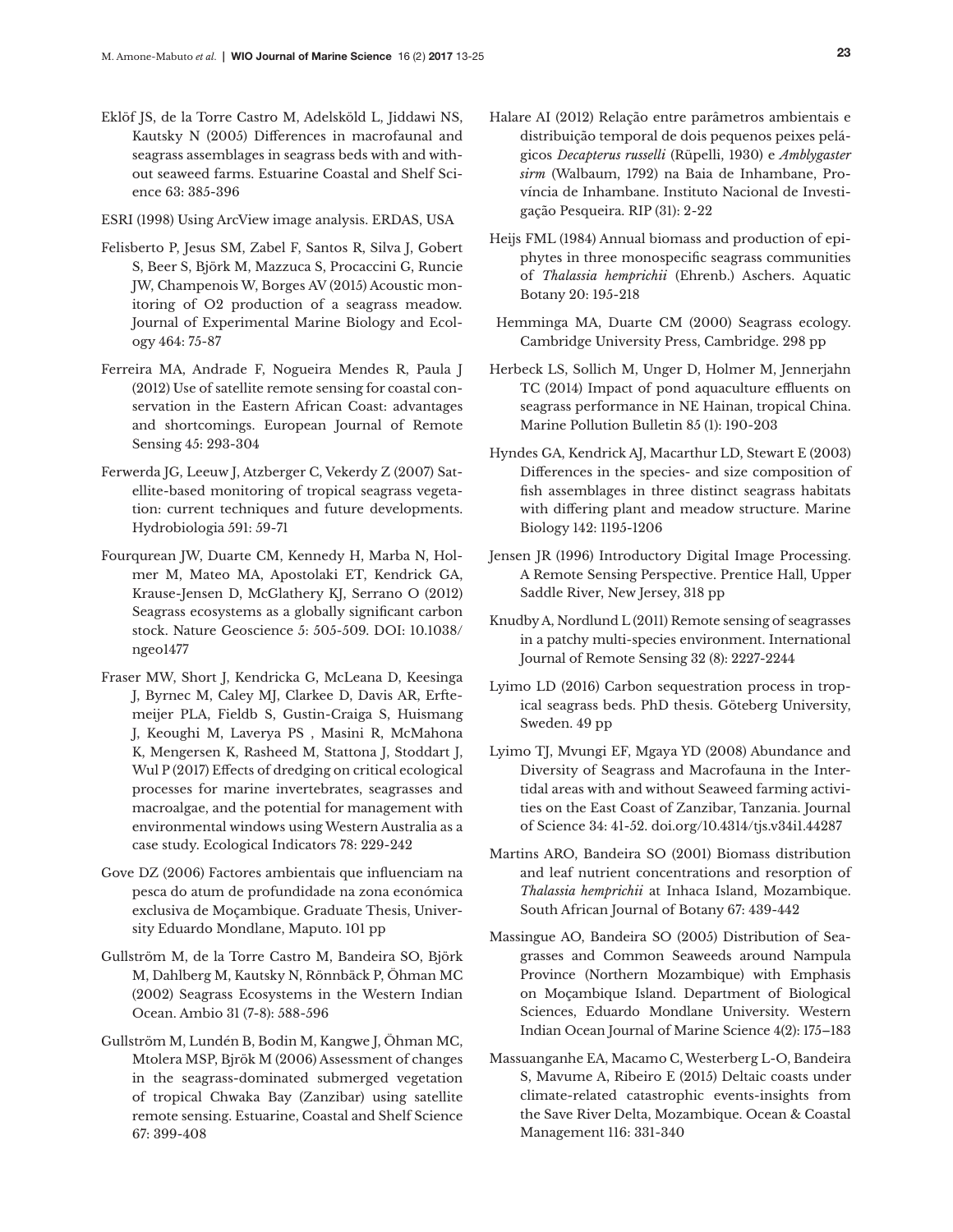- Mather PM (2004) Computer Processing of Remotely-Sensed Images. John Wiley & Sons Ltd. England. 442 pp
- Mavume AF, Rydberg L, Rouault M, Lutjeharms JRE (2009) Climatology and landfall of tropical cyclones in the south-west Indian Ocean. Western Indian Ocean Journal of Marine Science 8 (1): 15-36
- Maza M Lara JL, Losada IJ (2016) Solitary wave attenuation by vegetation patches. Advances in Water Resources 98: 159-172
- McKenzie LJ, Finkbeiner MA, Kirkman H (2001) Methods for mapping seagrass distribution. In: Short FT, Coles RG (eds) Global Seagrass Research Methods. Chapter 5, pp 101-122. Elsevier Science B.V., Amsterdam. 473 pp
- Moreira MA (2001) Fundamentos de sensoriamento remoto e metodologias de aplicação. São José dos Campos. Instituto Nacional de Pesquisas Espaciais. São Paulo
- Orth RJ, Carruthers TJB, Dennison WC, Duarte CM, Fourqurean JW, Heck Jr KL, Hughes AR, Kendrick GA, Kentworthy WJ, Olyarnik S, Short FT, Waycott M, Williams SL (2006) A global crisis for seagrass ecosystems. Bioscience 56: 987-996
- Paul M (2017) The protection of sandy shores Can we afford to ignore the contribution of seagrass? Marine Pollution Bulletin. https://doi.org/10.1016/j.marpolbul.2017.08.012
- Paula J, Pinto I, Guambe I, Monteiro S, Gove D, Guerreiro J (1998) Seasonal cycle of planktonic communities at Inhaca Island, Southern Mozambique. Journal of Plankton Research 20: 2165-2178
- Ralph PJ, Tomasko D, Moore K, Seddon S, Macinnis-Ng CM (2007) Human impacts on seagrasses: eutrophication, sedimentation, and contamination. Seagrasses: Biology, Ecology and Conservation, Springer, Dordrecht. pp 567-593
- Reason CJC, Keibel A (2004) Tropical Cyclone Eline and its unusual penetration and impacts over the southern Africa mainland. Weather and Forecasting 19: 789-805
- Roy C, Kovordányi R (2012) Tropical cyclone track forecasting tecniques – a review. Atmospheric Research 104-105: 40-69
- Sidik BJ, Bandeira SO, Milchakova AN (2001) Methods to Measure Macro algal Biomass and Abundance in Sea grass Meadows. In: Short FT, Coles RG (eds) Seagrass Research Methods. Elsevier publishing. pp 223-235

Silva J, Sharon Y, Santos R, Beer S (2009) Measuring

seagrass photosynthesis: methods and applications. Journal of Aquatic Biology 7: 127-141

- Silva C, Silva R, Madsen B (1991) Combinado pesqueiro de Inhambane**.** Instituto Nacional de Desenvolvimento da Pesca de Pequena Escala, Maputo. 166 pp
- Smith SV (1981) Marine macrophytes as a global carbon sink, Science 211: 838-840. doi:10.1126/science.211.4484.838
- Short FT, Wyllie-Echeverria S (1996) Natural and human-induced disturbances of seagrasses, Enviromental Conservation 23: 17-27. doi.10.1017/ S0376892900038212
- Short FT, Coles RG (eds) (2001) Global seagrass research methods. Elsevier, Amsterdam. 473 pp
- Tomasko DA, Dawes CJ, Fortes MD, Largo DB, Alava MNR (1993) Observations on a multi-spectral seagrass meadow offshore of Negros Oriental, Republic of the Philippines. Botanica Marina 36: 303-311
- Trisurat Y, Eiumnoh A, Murai S, Hussain MZ, Shrestha RP (2000) Improvement of tropical vegetation mapping using a remote sensing technique: a case of KhaoYai National Park, Thailand. International Journal of Remote Sensing 21(10): 2031-2042
- Tucker CJ (1979) Red and photographic infrared linear combination for monitoring vegetation. Remote sensing of Environment 8 (2): 127-150
- Tucker CJ, Holben BN, ElginJr JH Jr, McMurtreyIII JE (1981) Remote sensing of total dry matter accumulation in winter wheat. Remote sensing of Evironment 11:171-189
- van Rijn LC (2011) Coastal erosion and control. Ocean & Coastal Management 54 (12): 867–887. http://dx.doi. org/10.1016/j.ocecoaman.2011.05.004
- Waycott M, Duarte CM, Carruthers TJB, Orth RJ, Dennison WC, Olyarnik S, Calladine A, Fourqurean JW, Heck KL, Randall Hughes A, Kendrick GA, udson Kenworthy W, Short FT, Williams SL (2009) Accelerating loss of seagrasses across the globe threatens coastal ecosystems. Proceedings of the *National Academy* of *Science* of *the United States* of America. 106 (30): 12377–12381
- Whitfield AK (2017) The role of seagrass meadows, mangrove forests, salt marshes and reed beds as nursery areas and food sources for fishes in estuaries. Reviews in Fish Biology and Fisheries 27: 75-110
- Wooldridge SA (2017) Preventable fine sediment export from the Burdekin River catchment reduces coastal seagrass abundance and increases dugong mortality within the Townsville region of the Great Barrier Reef, Australia. Marine Pollution Bulletin 114 (2): 671-678